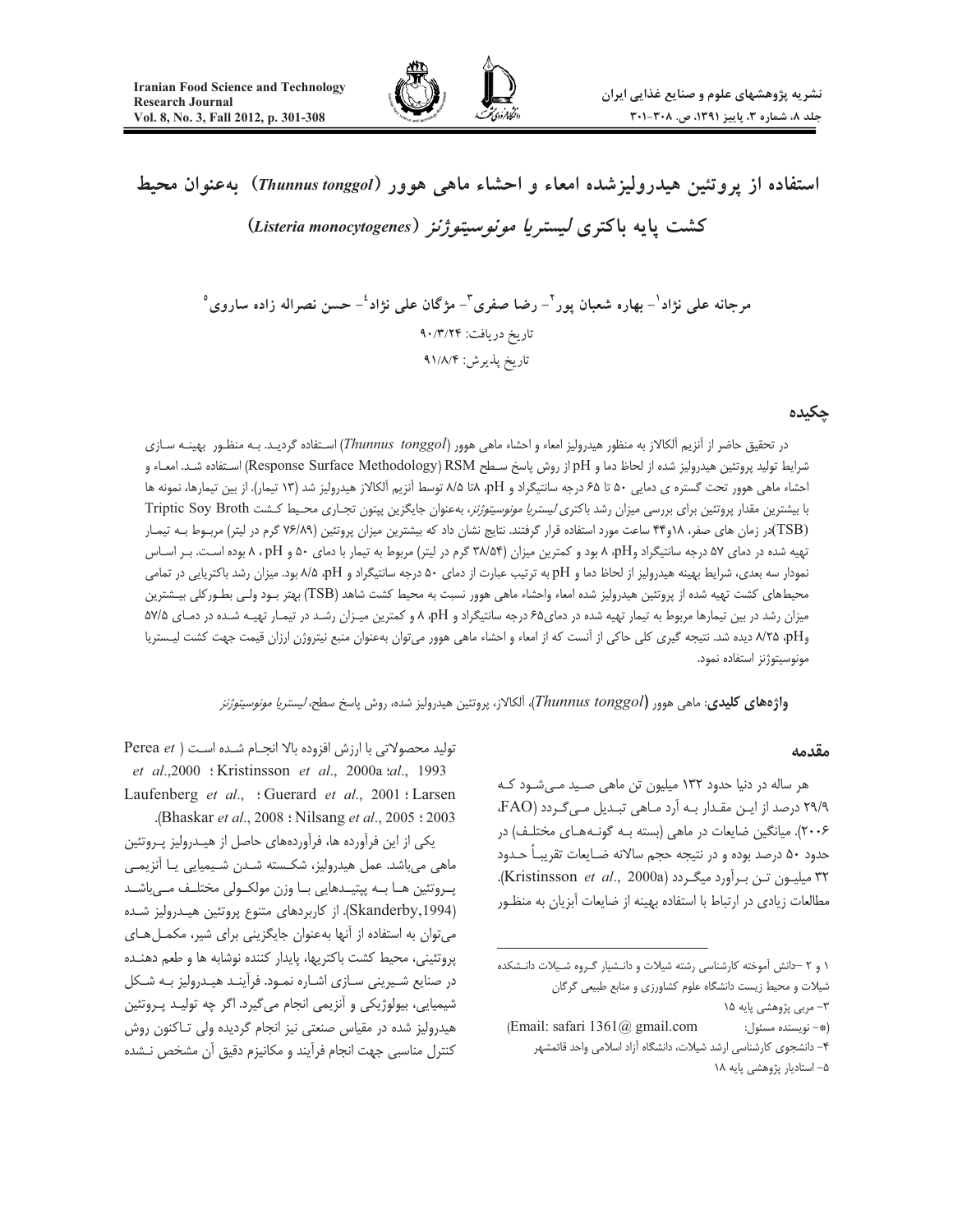است (اويسى پور،١٣٨٧).

به منظور هیدرولیز پروتئین ماهی از آنزیمهای مختلفی همچـون آلکـالاز`، پروتـامکس<sup>۲</sup>، فلاورزايــم۳، نـوتراز۴، پپــسين<sup>۹</sup>، تريپــسين <sup>۶</sup>و يايائين<sup>٧</sup> استفاده ميگردد (Aspmo *et al.*, 2005c).

آنزیمهایی با منشا میکروبی مثل آلکالاز در مقایسه با آنزیم هـای با منشاء گیاهی یا حیوانی، دارای فواید زیادی از جمله فعالیت Diniz, ) کاتالیتیک گسترده، pH بهتـر وثبـات دمـایی مـیباشـند .(1996).

آلكـالاز،آنزيم آلكـاليني توليـد شـده از بـاكترى Bacillus licheniforms بوده که توسط شرکت دانمارکی Novozymes برای صنایع مواد شوینده و غذایی تولید مهشود. آنـزیم آلکـالاز بـه مسورت Alcalase AF 2. 4L ، Alcalase2. 4LFG Alcalase 2. 5L وجود داشته كه از بين اين سه آنزيم، فقط آنـزيم Alcalase 2. 4LFG دارای درجه غـذایی بـوده و در فرمولاسـیون مواد غذایی مورد استفاده قرار می گیرد (اویسی پور، ۱۳۸۷).

یکهی از مهمترین باکتریهای بیماریزا در انسسان *لیستریا مونوسیتوژنز می*باشد. پراکنش این باکتری در محیط بسیار بالا بوده و تقریباً درتمامی مواد خام یافت مـیشـود. بیمـاری ناشـی از *لیـستریا مونوسيتوژنز* (ليستريوزيس) بيشتر در افراد مـستعد مثـل زنـان بـاردار، نوزادان، سالمندان ديده مي شود(Miettinen ، ٢٠٠١). ليستريوزيس یکی از عفونتهای غذایی با شیوع کم ولی مرگ و میر بالا (۳۰ درصـد) اسـت (Rocourtوهمكــاران؛ ۲۰۰۱). بــه لحــاظ اينكــه باکتری های جنس لیستریا جزء باکتریهای غنی دوست و پرنیاز بوده و در محیطهای معمولی قادر به رشد نمیباشند، برای جداسازی آنها از محیطهای کاملاً افتراقی استفاده می شود. از محیطهای کـشت مـورد استفاده جهت جداسازى جـنس ليـستريا خـصوصاً گونـه مونوسـيتوژنز Gum base-nalidixid acid-tryptone-soya ميتوان بـه Gum

. (MLA) McBride Listeria agar . (agar (GNT Oxford agarو غيره اشاره نمود. قيمت تمام شـده ايـن محـيط هـا بسیار گران بوده و و زمان جداسازی باکتری نیـز نـسبتاً طـولانی میباشد. از طرف دیگر جداسازی *لیستریا مونوسـیتوژنز* نیــاز بــه غنــی سازی اولیه داشته و از محیطهای مایع نظیر University of Vermond broth (UVB) و FDA براث استفاده میگردد (Varnam، ١٩٩١). بنابراين انتخاب محيطهاى كشت ارزان قيمت ولی با کیفیت بالا بهمنظور جایگزین نمودن محیطهای مذکور لازم و ضروری به نظر میرسد. پیتونهای تولید شده از آبزیان بواسطه داشـتن

7- Papain

پیتیدهایی بـا زنجیـره کوتـاه و همچنـین اسـیدهای آمینـه ضـروری، می توانند به عنوان یکی از مواد پروتئینی با ارزش به منظور جداسازی باکتریهای سخت رشد در نظر گرفته شوند.

معمولاًجزء گرانقیمت یک محیط کشت میکروبی، منبع نیتروژنـی آن است (Martone et al., 2005: Aspmo et al., 2005a). در این تحقیق ماهی هوور (Thunnus tonggol) انتخاب گردید زیرا در تولید کنسرو ماهی مورد استفاده قرار میگیرد و میتوان از ضایعات آن از جمله امعاء واحشاء بهعنوان منبعى ارزان قيمت در جهت توليد پروتئين هيدروليز شده استفاده گردد.

میزان صید آبزیان در آبهای شمال و جنوب کشور ۳۶۸۷۴۵ تن و میزان تولید (صید و آبزی پروری) ۵۶۲۴۲۲ تن بوده است (سالنامه آماری سازمان شیلات ایران، ۱۳۸۶).

هدف از این مطالعه، تولید پیتون از امعـاء و احـشاء مـاهی هــوور توسط آنزيم آلكالاز £4 .2 و استفاده از آن بهعنوان محيط كشت پايه باكترى *ليستريا مونوسـيتوژنز (Listeria monocytogenes)* در مقایسه با محیط کشت تجاری ترییتیک سوی براث (TSB) بوده است. از آنجاییکه ویژگی های پروتئین هیدرولیز شده با توجه بـه نـوع سوبسترا، نوع و میزان آنـزیم و شـرایط هیـدرولیز متفـاوت مـیباشـد (Kristinsson et al., 2000a) ، بهينه سازى شرايط توليد، مى تواند باعث صرفه جويي در زمان و هزينه گردد. به همين منظـور تحقيـق حاضر با هدف بهینــه سـازی شــرایط (دمـا و pH) تولیـدی پـروتئین هیدرولیز شده از امعا واحشا ماهی هوور، بهمنظور بدست آوردن درجه هیدرولیز بهینه جهت کشت باکتری لیستریا مونوسیتوژنز با اسـتفاده از Methodology) انجام گرفت.

# مواد و روش ها

### توليد پيتون از امعاء واحشاء ماهي هوور

امعاء و احشاء ماهی هوور از کارخانجات تولیدکننده کنسرو مـاهی در شهر کهای میرود و امیرآباد در استان مازندران تهیـه و در مجـاورت یخ در کمتر از یک ساعت بـه آزمایـشگاه میکروبیولـوژی پژوهـشکده اکولوژی دریای خزرمنتقل گردید. تیمارها بـر اسـاس روش RSM در ۱۳ گروه در محـدوده دمـایی ۵۰–۶۵ و pH، ۸-۵/۵ تعریـف شـدند (جدول ١). امعا و احشاء با استفاده از چرخ گوشت صنعتی چـرخ و بـا آب مقطـر مخلــوط شــدند (نــسبت٢:١ v/w) و در دمــاى ٨۵ درجــه سانتیگراد بمدت ٢٠ دقیقه در حمام آبي (W614B، فاتر ريز پرداز، تهران، ایران) بهمنظور غیر فعال کردن آنزیمهای درونے قـرار داده شدند. بعد از تنظيم pH مطابق جدول ١،أنزيم ألكالاز .Alcalase 2 (4L) به نمونه ها اضافه شده (۱/۵ درصد میـزان پـروتئین اولیـه) و نمونه ها در انكوباتور متحرك (JTSL20، ژال تجهیز، تهران، ایـران) بمدت٣ ساعت در محدوده دمایی ۵۰-۶۵ (مطابق جدول ١) قرار داده

<sup>1-</sup> Alcalase

<sup>2-</sup> Protamex

<sup>3-</sup> Flavourzyme

<sup>4-</sup> Neutrase

<sup>5-</sup> Pepsin

<sup>6-</sup> Trypsin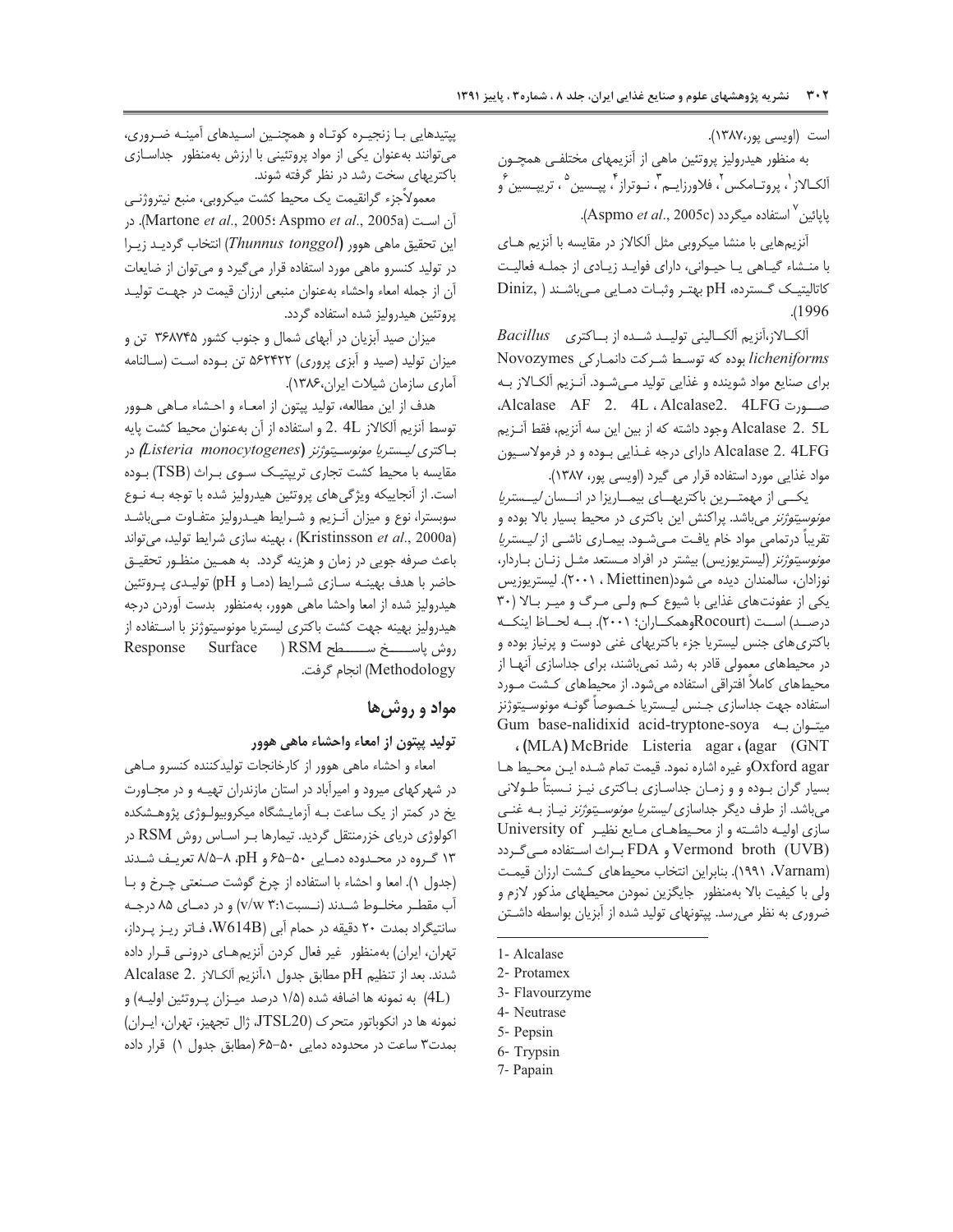شدند. پس از اتمام هیدرولیز، نمونه ها در دمای ۹۰ درجـه بمـدت ۱۰ دفیقه فرار داده شدند تا انزیم اضافه شده غیرفعال گردد (اویسی پور و همكاران، ٢٠٠٩).

 $H-$ ، Japan) نمونـــــــــه هـــــــــــا پــــــــس از ســـــــــانتريفوژ 20 W%%%F %%%P 5000 (103N,KOKUSAN دقیقه، فریز درای شدند.

اندازه گیری میـزان پـروتئین تیمارهـا بااسـتفاده از روش Layne (۱۹۵۷) و درجـه هیـدرولیز بـا اسـتفاده از روشHoyle و Merritt ؛ (۱۹۹۴) محاســبه گردیــد. مطــابق ایــن روش، بعــد از انجــام هــر آزمایش،محلول ۲۰ درصد اسیدتری کلرواستیک (TCA) بـه حجـم برابری از محلول حاوی پروتئین هیدرولیز اضافه گردیــدتا محلــول ۱۰ درصد اسیدتری کلرو استیک به دست آید. سپس ترکیب فـوق تحـت سانتريفوژHettich D-7200 (Tuttlingen, Germany) قـرار Ovissipour et al., 2009a;) گرفت و مایع رویبی جداسازی شد Safari et al., 2009). درجه هيدروليز بر اساس فرمول زير محاسبه گر دید:

میزان نیتروژن در محلول ۱۰درصد اسید تری کلریدریک) =درجـه هیدرولیز میزان نیتروژن در نمونه/× (١٠٠

# حدول ( – دما و اسیدیته مورد استفاده در هیدرولیز بروتئین امعاء

<u>واحشاء ماهي هوور يا استفاده از آنزيہ آلکالا:</u>

| pН                   | دما (درجه سانتيگراد) | تىما, |
|----------------------|----------------------|-------|
| ۸/۲۵                 | <b>AY/4</b>          | ١     |
| ٨                    | ۶۵                   | ٢     |
| $\lambda/\tau$ ۵     | ۶۵                   | ٣     |
| $\lambda/\tau\Delta$ | ۵۷/۵                 | ۴     |
| $\lambda/\Delta$     | $\Delta V/\Delta$    | ۵     |
| <b>N/TQ</b>          | <b>AY/4</b>          | ۶     |
| $\lambda/\Delta$     | ۶۵                   | ٧     |
| $\lambda/\Delta$     | ۵٠                   | ٨     |
| ٨                    | ۵۷                   | ٩     |
| ٨                    | ۵٠                   | ١.    |
| $\lambda/\tau$ ۵     | 57/5                 | ۱۱    |
| $\lambda/\tau\Delta$ | <b>DY/0</b>          | ۱۲    |
| ۸/۲۵                 | ۵٠                   | ۱۳    |

# .<br>أماده سازی میک ول گانیسم

*Listeria* -بســـاكترى مـــــورد اســــتفاده درايـــــن تحقيــــق monocytogenes بوده كه سوش فريـز دراي شـده آن از سـازمان پژوهشهای علمی و صنعتی ایران تهیه گردید. پس از کـشت بـاکتری در محـــــــيط TSB (Merck,Darmstadt,Germany) و انکوباسیون آن در دمای ۳۰ درجه بمدت ۱۲ تا۱۸ ساعت، جهت تلقیح به محیط کشتهای تهیه شده از پروتئین هیدرولیزشده اضافه کردید.<br>.

### تهيه محيط كشت

بهتــرين تيمارهــا از نظــر دارا بــودن بــالاترين ميــزان پــروتئين (تیمارهای شماره۱۱،۹،۶٬۲ و۱۲) برای تولید محیط کشت مورد استفاده قرار گرفتند (جدول ۴). تركيبـات محـيط كـشت توليـد شـده از امعـاء واحشاء ماهى هوور در مقايسه با محيط كشت تجارى TSB (محيط كشت شاهد) در جدول ٢ مشخص شده است.

پس از استریل کردن محیطهای کشت تولیـدی از امعـا و احـشاء ماهی هوور ، ۱ میلی لیتر باکتری *لیستریا مونوسیتوژنز* بـا رقـت°۱۰ × ۱/۲۲اضافه و در دمای ۳۰ درجه سانتیگراد در انکوباتور متحرک با دور ٢٠٠ دور در دقيقه قرار داده شد. جـذب نـوري محتـواي ارلـن هـا بـا استفاده از بیوفتومتر (Eppendorf ، Germany) در زمــان هــای صفر،١٨ و ۴۴ ساعت قرائت شد.

# **ط ح أماري أزمايشات**

به منظور ارزیابی تاثیر دو فـاکتور دمـا و pH بـر رونـد هیـدرولیز أنزيمـي امعـاء و احـشاء مـاهي هـوور (*Thunnus tonggol)* روش عكس العمل سطحى (RSM) و CCD بكار برده شـد. بـراى سـاده سازی ثبت شرایط آزمایشات و پردازش داده ها، سطوح بالاتر با (+، سطح پایین تر با ١- و سطح پایه با صفر نشان داده شد (جدول شماره  $\cdot$  ( $\tilde{v}$ 

بعد از تهیه ۱۳ تیمار مطابق مدل CCD، دادههای بدست آمـده طبق مدل مدکور مـورد تجزیــه و تحلیــل فــرار گرفتــه و پارامترهــای غیرقابل قبول (از نظر آماری) در محاسبات نهـایی لحـاظ نـشده انـد. وجود یا عدم وجود ارتباط معنی دار ما بین دادههای مختلف از طریــق محاسبه ارزش P (در محـدوده ۰/۰۵) و ضـریب اطمینـان ۹۵ درصـد تعيين گرديد.

بهینه سازی دو متغیر مستقل، دما و pH، بـرای درجـه هیـدرولیز انجام شد. طراحی انجام (X) (PH) با استفاده از مدل آماری RSM شده بر اساس غلظت 1/g ۲۰ پـروتئین امعـاء و احـشاء و در ۳ فاصـله زمانی مختلف (صفر ، ١٨و ۴۴ ساعت) انجام گرفت. انتخـاب متغيـر و محدوده أن براساس نتايج بدست آمده در مقالات مـروري وتحقيقـات كذشته بدست آمده است. در اين مطالعه نـرم افـزار The DESIGN of EXPERT 6. 07 (Stat-Ease Inc. , Minneapolis, برای رگرسیون وتجزیه و تحلیـل گرافیکـی دادههـای (MN, USA بدست آمده، مورد استفاده قرار گرفت.

سیستم آنالیز آماری RSM برای تجزیه و تحلیـل داده هـا بكـار برده شد (Montgomery, 2001). دادههای آزمایشگاهی متناسب با مدل چند جمله ای درجه دوم ارائه و ضریب رگرسیون ان بدست امد. مدل چند جمله ای درجه دوم مــورد اســتفاده در آنــاليز CCD در فرمول (١) مے باشد:

$$
Y = \beta_0 + \sum_{i=1}^k \beta_i . X_i + \sum_{i=1}^k \beta_{ii} . X_i^2 + \sum_{i_{i \le j}}^k \sum_{j}^k \beta_{ij} . X_i . X_j + e \qquad (1)
$$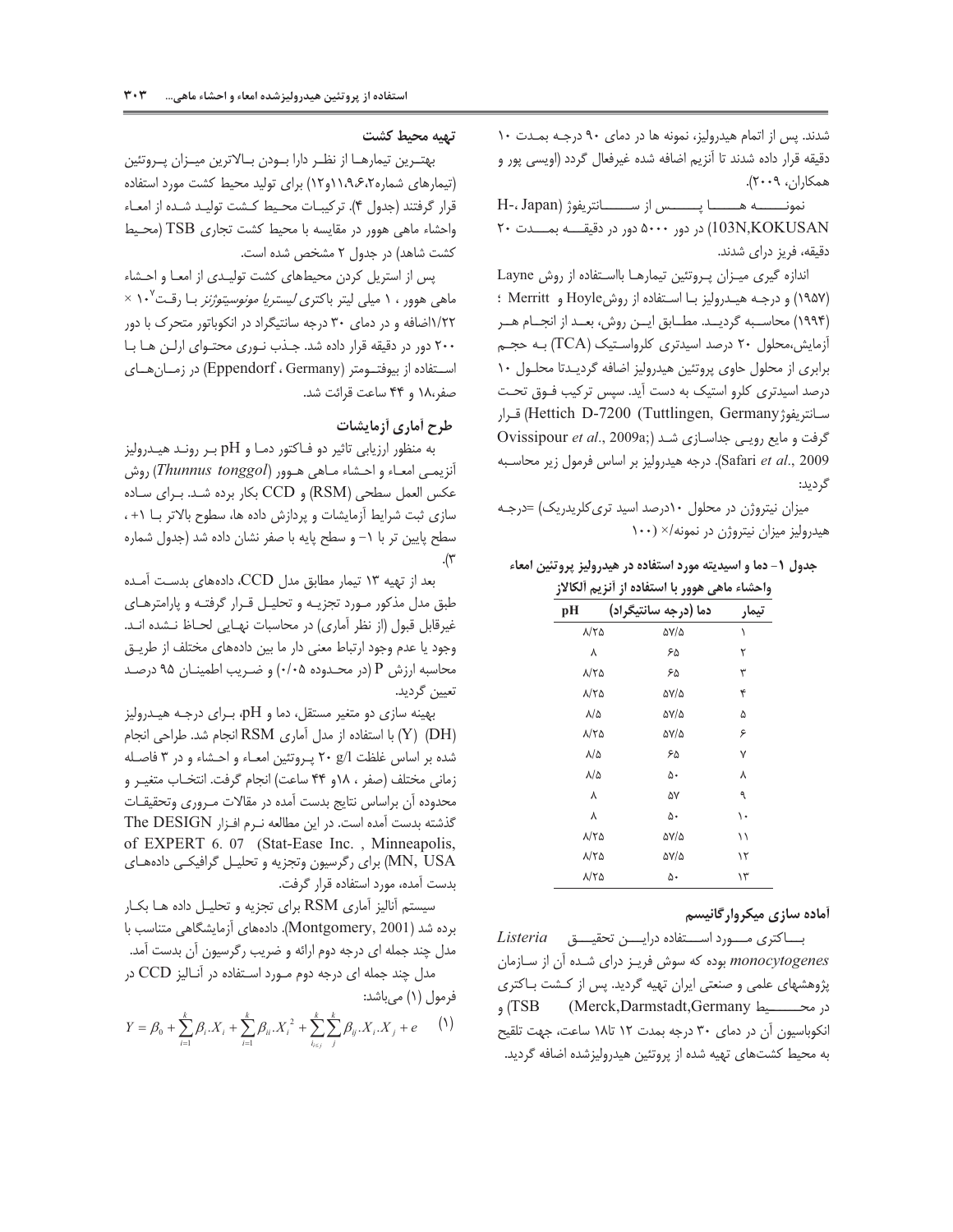|                        | --                                       |                                |
|------------------------|------------------------------------------|--------------------------------|
| محيط كشتTSB (گرم/ليتر) | پپتون تولیدشده از امعاء واحشاء ماهی هوور | تركيبات                        |
| $\Delta/\cdot$         | $\Delta/\cdot$                           | سديم كلرايد                    |
| ۱۵/۰۰                  |                                          | كازئين                         |
| $\Delta/\cdot$ .       |                                          | سويا                           |
|                        | ۲.                                       | پروتئین هیدرولیز شده ماهی هوور |

جدول ۲- ترکیب محیط کشت مورد استفاده در آزمایشات میکروبیولوژیکی (گرم/لیتر)

i وj به ترتیب ضرایب خطی و درجه دوم اند. ß ضریب رگرسیون وk شماره فاکتورهای مورد مطالعه و بهینه شده در آزمایش و e خطای .<br>تصادفی است (Parajo et al., 1992).

# جدول ۳- متغیرهای مستقل و مقادیرأنها برای أنالیز نتایج حاصل به

| روس CCD                                                         |                       |        |  |
|-----------------------------------------------------------------|-----------------------|--------|--|
| سطوح متغير كدداده شده                                           | متغيرها علامت اختصاري |        |  |
| $-1$ + $+1$                                                     |                       |        |  |
| $\Delta$ . $\Delta V/\Delta$ $\epsilon$ $\Delta$                | Temp.                 | دما    |  |
| $\lambda$ $\lambda$ / $\lambda$ $\lambda$ $\lambda$ / $\lambda$ | pΗ                    | سىدىتە |  |

#### نتايج و بحث

### $pH_9$  دما

نتايج مربوط به درجـه هيـدروليز و ميـزان پـروتئين درتيمارهـاى تعریـف شـده بـه روش RSM در جـدول ۴ نـشان داده شـده اسـت. بیشترین درجه هیـدرولیز مربـوط بـه تیمـار شـماره ١٣ بـوده (٥٣/٩۶ درصد) که در دمای ۵۰ درجه سانتیگراد و A/۲۵ pH انجام شده است. کمترین درجـه هیـدرولیز (۷/۳۷ درصـد) مربـوط بـه تیمـار شـماره ۴ (دما:۵۷/۵ درجه سانتیگراد و ۸/۲۵:pH) بوده است. بیشترین مقدار پروتئین (۷۶/۸۹ گرم در لیتر) مربوط به تیمار شماره ۹ (دما: ۵۷ درجـه سانتیگراد و pH: ۸) و کمترین مقدار پروتئین (۳۸/۵۴ گـرم در لیتـر) مربوط به تیمار شـماره ۱۰ (دمـا:۵۰ درجـه سـانتیگراد وA: pH) بـوده است.

استفاده از هیدرولیز آنزیمی به منظور تبدیل ضـایعات آبزیـان بـه مواد با ارزش، كاربرد فراوانى داشته و در اكثر كشورها از اين روش در جهت توليد محصولات مختلف استفاده ميگردد. محققـين مختلـف بـا کمک آنزیمهای پروتئازی با منــشأ میکروبـی، حیــوانی و یــا گیــاهی، مطالعات گـسترده ای را در خـصوص اسـتفاده از ضـایعات ماهیـان و تبدیل آن به پروتئین هیدرولیز شده انجام داده و محـصول نهـایی رااز نظر کمی، کیفی، پروفایـل اسـیدهای آمینـه، خـواص عملکـردی و ویژگی های کاربردی آن مورد بررسی قرار داده اند. در اکثر مـوارد نیـز به استفاده بهینه از ضایعات مذکور در جهت تهیه محیطهای کشت Aspmo et : Dufosse et al., 2001) شده است (Aspmo et : Dufosse et al., 2001

Vazquez et al., : Martone et al., 2005 : al., 2005a, b .(Safari et al., 2011 : Ovissipour et al., 2009c : 2008a

### جدول٤- نتايج درجه هيدروليز و ميزان پروتئين در تيمارهاي تعريف شده به روش RSMاز امعاء و احشاء ماهی هوور ( *Thunnus*

|                        |                     | ftonggol                 |                         |            |
|------------------------|---------------------|--------------------------|-------------------------|------------|
| $\int Pr(g/I)$         | $"^{\circ}\%$ DH    | pH                       | <sup>1</sup> Temp. (oc) | تىما,      |
|                        |                     | $\lambda-\lambda/\circ$  | +٥–٥٥                   |            |
| <b>۴۳/۷۷</b>           | ۲۴/۱۷               | $\lambda/\Upsilon\Delta$ | AV/A                    | ١          |
| ۵٧                     | $\cdot$ /۵۲         | ٨                        | ۶۵                      | ۲          |
| 55/65                  | ۳۱/۸۶               | ۸/۲۵                     | ۶۵                      | ٣          |
| $\Delta$ ./ $\Delta$ ۴ | Y/YY                | ۸/۲۵                     | AV/A                    | ۴          |
| 47/48                  | ۱۵/۲۵               | $\lambda/\Delta$         | AV/A                    | ۵          |
| ۶۶/۵۴                  | ۲۱/۹۲               | ۸/۲۵                     | AV/A                    | ۶          |
| 47/8                   | 44/17               | ۸/۵                      | ۶۵                      | ٧          |
| $\Delta \sqrt{3}$      | $f\$                | ۸/۵                      | ۵٠                      | ٨          |
| <b>VS/19</b>           | 12/۶۷               | ٨                        | ۵۷                      | ٩          |
| ۳۸/۵۴                  | <b>۱۷/۸</b>         | ٨                        | ۵٠                      | ۱.         |
| <b>AI/YY</b>           | ۲۱/۳۵               | ۸/۲۵                     | AV/A                    | ۱۱         |
| 5.180                  | <b><i>IV/AY</i></b> | ۸/۲۵                     | AV/A                    | ۱۲         |
| ۵۱/۷۲                  | 59/98               | ۸/۲۵                     | ۵۰                      | ۱۳         |
|                        |                     |                          | $11 \leqslant 1$        | $\sqrt{1}$ |

۱. دما (درجه سانتیگراد)

۲. درجه هیدرولیز

٣. مقدار پروتئين (گرم/ليتر)

### رشد باكترى *ليستريا مونوسيتوژنز*

جـدول شــماره۵ نــشان دهنــده میــزان رشــد بــاکتری *لــستریا مونوسیتوژنز* در محیط کشت تولیـد شـده از پپتـون مـاهی هـوور در مقایسه با محیط کشت شاهد (TSB) میباشد. نتایج نـشان مـیدهـد كه بالاترين درصد رشد مربوط به تيمار شماره ٢ (دما:۶۵ درجه سانتیگراد-۸:pH) و کمترین درصد رشد مربوط به تیمار شماره ۶ (دما:۵۷/۵درجه سانتیگراد-A/۲۵:pH) بوده کـه در مقایـسه بـا نمونـه شاهد (TSB) رشد بیشتری را نشان می دهـد. بنـابراین بـا توجـه بـه مجموعه نتايج جايگزين نمودن يروتئين هيدروليز شـده امعـا واحـشاء ماهی هوور به میزان ۲۰ گرم در لیتر به جای پروتئین محیط کشت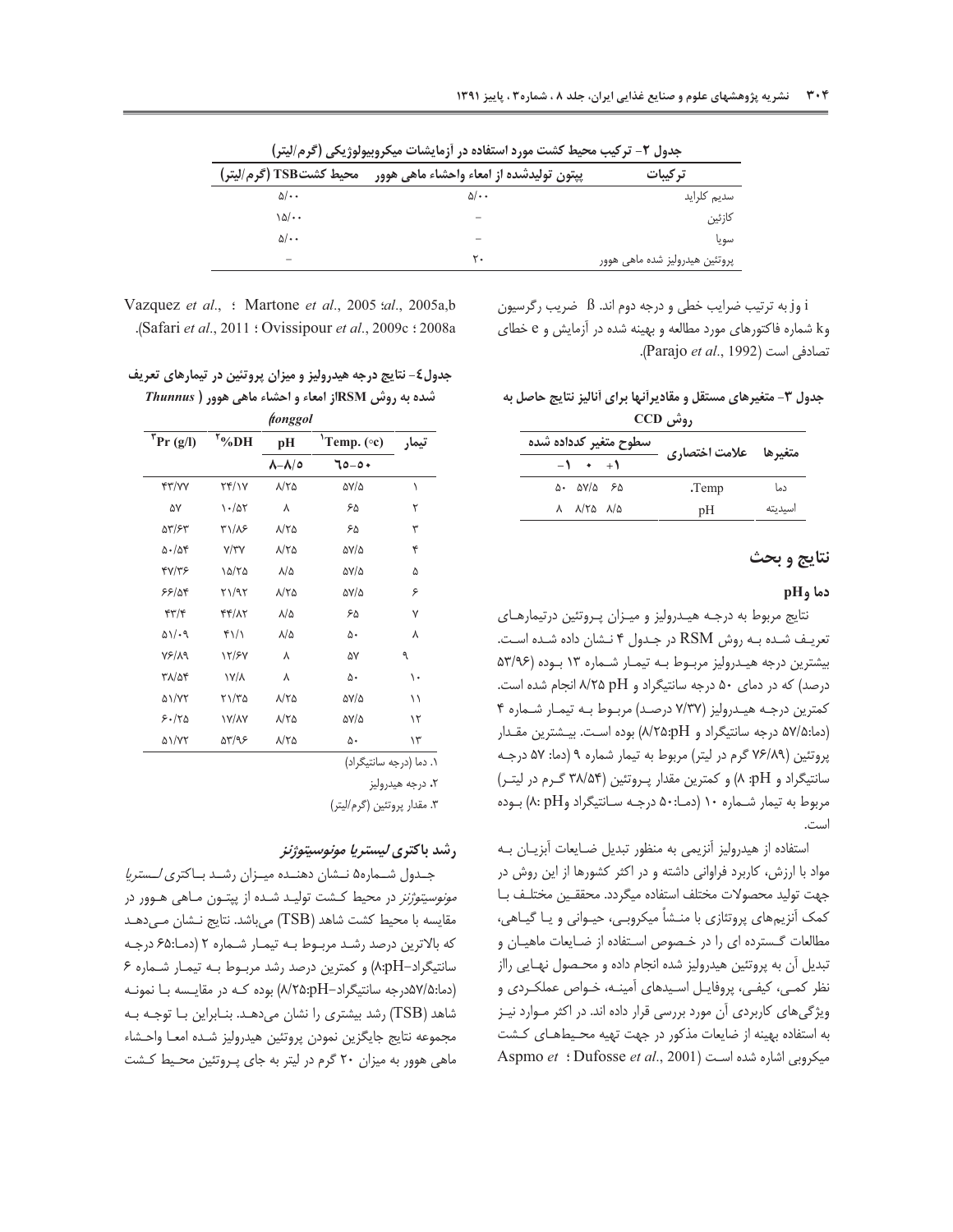تجاری TSB به رشد بیشتر *لیستریا مونوسیتوژنز* منجرمی گردد.

نتـايج مــشابهي توســط ســاير پژوهــشگران بدســت أمــده اســت : Vazquaes et al., 2004 : Kristinsson et al., 2000a, b) :Vazquez et al., 2008a :Aspmo et al., 2005 a,b Ovissipour: Safari et al., 2009: Vazquez et al., 2008b .(et al., 2009c

Dufosse و همکـاران (۲۰۰۱) از منـابع پیتـونی تولیـد شـده از ماهیان مختلف (کاد، تون و سالمون) استفاده کردند. نتایج بدست آمده از ۶ گونه باکتری (Lactobacillus casei،Escherichia coli Sporobolomyces و Saccharomyces ( odorus) وقيارچ (Penicillium roqueforti و Aspergillus niger/ نشان داد که در اکثر موارد، استفاده از پیتونهای تولید شده از ماهی نتایج خوبی به همراه داشته است.

نتايج آزمايشاتVazquez و همكاران (۲۰۰۴) كـه از پيتونهـاى تولید شده از ماهی برای رشد باکتری های بیماری زا و پروبیوتیک (Pseudomonas<sub>g</sub>Vibrio,Roseobacter) استفاده کردند، رشـد بیشتر پیتون های تولید شده از امعاء واحشاء ماهی تون را در مقایسه با محیطهای کشت تجاری معمول نشان داد.

Ovissipour و همکـــاران (۲۰۰۹b) از دو روش شـــيميايي و أنزيمـي جهـت هيــدروليز پــروتئين امعــاء واحــشاء مــاهي قــره بــرون (Acipenser persicus) استفاده نمودند. نتايج أزمايشات أنها نشان داد که هیدرولیز آنزیمی نسبت به هیدرولیز شـیمیایی از کـارایی بـالاترى برخـودار بـوده ودر بـين آنزيمهـاى مختلـف نيـز آنزيمهـاى یروتئازی با منشاء میکروبی دارای قدرت هیدرولیز بالاتری نـسبت بـه آنزیمهای حیوانی بوده اند. یکی از دلایل انتخـاب آنـزیم آلکـالاز نیـز كارايي بالاتر آن نسبت به ساير آنزيمهاي پروتئازي بوده است.

نتايج تحقيقات Aspmo وهمكاران (۲۰۰۵b) بر روى هيـدروليز امعا واحشاء ماهی کاد (Gadus morhua) توسط آلکالاز، پایـایبن و آنزیمهای داخلی ماهی و استفاده از آن بهعنوان منبـع ترکیبـی بـرای

نیتروژن، آمینواسیدها و ویتامین ها در محیط کشت ۵باکتری مختلـف: Bacillus subtilis ,Lactobacillus sakei ,Escherichia Saccharomyces cerevisiae,coli ,Aspergillus niger نشان داد که آلکالاز، بهترین آنزیم برای تولید پپتون از امعاء و احشاء ماهی کاد میباشد.

عملكرد بهتر پيتون بدست آمده توسط آلكالاز از روشهاى مختلفى قابل تشريح مىباشد. آلكالاز منجر به جذب بهتـر منـابع اسـيد آمينـه قابل دسترس می شود، زیرااین فعالیت انـدوپروتئازی، مکملـی بـرای سیستمهای پروتئولتیکی و جذب پیتیدی باکتریایی است و هیـدرولیز توسط این آنزیم باعث تولید پپتیـدهایی بـاوزن مولکـولی پـائین تـرو حلاليت بيشتر مى شود (Kristinsson et al., 2000a).

Aspmoو همکاران (۲۰۰۵ b) ثابت کردند که پیتون تولید شده توسط ألكالاز داراي محتواي بالاتري از پپتيـدهاي بـا زنجيـره كوتـاه هستند. دلیل دیگر این پدیـده مربـوط بـه درجـه هیـدرولیز بـالاتر در پپتون های تولیدی توسط آلکالاز (۳۴ درصد) در مقایسه با پپتون های تولید شده توسط پروتامکس (۱۹ درصد) میباشد.

به نظر می رسد که درجه هیدرولیز بالاتر در پیتون هـای تولیـدی توسط آنزيم آلكالاز، جذب پيتون ها رااز محيط كشت تـسريع خواهـد کرد (Gildberg et al., 1989).

#### أناليز داده ها

پارامترهای آماری بدست آمـده از نـرم افـزار DOE بـرای مـدل RSM جهت بهينه سازي پيتون مـاهي در جـدول ۶ آمـده اسـت. در تحقيق حاضر،  $\mathrm{R}^2$  تنظيم شده در محدوده ۰/۵۵ بود.

مدل های کاهشی پیتون (Alcalase/Listeria) براساس آنالیز مدل رگرسیون بعد ازتهیه ۱۳ تیمار در مدل CCD در معادله زیر آمده است:

 $OD(DH) = 17.64 - 4.28FRT + 10.55pH + 15.56RT^2$  (\*)

جدول ٥- درصد رشد باكترى *ليستريا مونوسيتوژنز* در محيط كشت توليدشده از پيتون ماهي هوور در مقايسه با محيط كشت شاهد (°TSB)

| نمونه                                                   | زمان صفر             | ۱۸ ساعت       | ٤٤ ساعت            | درصدرشد |
|---------------------------------------------------------|----------------------|---------------|--------------------|---------|
| شاهد                                                    | $\cdot/\cdot$ ۴      | ۱/۲۵          | $Y/Y\Lambda$       | 290/15  |
| $(\lambda : pH \mathcal{S} \Delta : T^{**})$ $\gamma$   | .   . 5              | f/T           | 14/4               | 7.99/2  |
| $(\lambda/\Upsilon\omega: pH \omega/\omega:T)$          | .   . 5              | $\gamma/\tau$ | $\Delta$ /9.       | 7.91/9  |
| P(T:VA, Hq:A)                                           | $\cdot/\cdot \Delta$ | $\frac{8}{4}$ | <b>A/VA</b>        | 799/97  |
| $(N \land \land pH \land \lor \land \land T)$ ) )       | .   . 5              | Y/YY          | V/YY               | 299/11  |
| $(N \land \land pH \land \lor \land r)$ ) $\land \land$ | .   . 5              | $\sqrt{V}$    | $\lambda/\Delta V$ | 7.99/79 |

\*\* دمای هیدرولیز بر حسب درجه سانتیگراد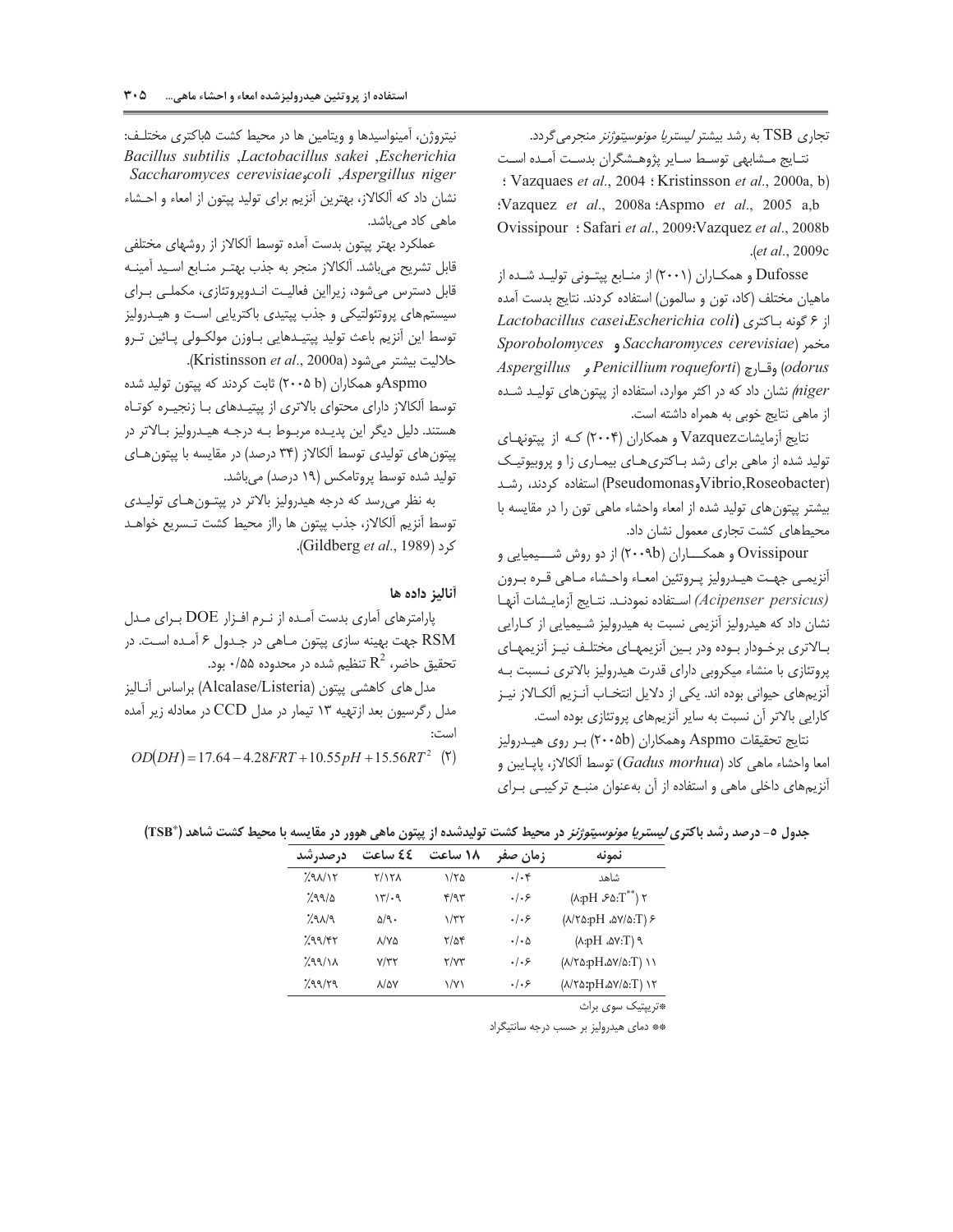تمامی ضرایب رگرسیون معنی دار بودند. ضرایب این معادله نشان می دهد که اثر متغیر pH بر هیدرولیز پروتئین در مقایسه با متغیر دمـا بدلیل بیشتر بودن ضریب بیشتر بوده است. همچنین معادلـه نـشان میدهد که اثر متغیر pH بر هیـدرولیز پـروتئین مـستقیم (ضـریب بـا علامت مثبت) ولي اثر دما معكوس (ضريب با علامت منفي) است. به بیان دیگر هرچه pH بیشتر و دما کمتر باشد هیدرولیز بهتـر صـورت می گیرد.

لازم به ذکر است که محـدوده pH و دمــا بــراى آنــزيم آلکــالاز دارای دامنه مشخصی بود و اگر از محدوده استاندارد خارج گردد  $et \ al.,$ ) بالطبع فعاليــت آنزيمــى نيــز كـاهش خواهــد يافــت .(Ovissipour2009b

به منظور تایید مدل انتخابی طراحی شـده نـرم افـزار DOE از تستهای آماری تکمیلی نیزاستفاده شـده کـه نتـایج آن در جـدول ۶ نشان داده شده است. نتایج حاکی از ارتباط منطقی مدل با دادههای  $\rm p$  آزمایش میباشد، زیرا مقدار $\rm R^2$ ،  $\rm R^2$ ۰/۶۶ بوده است. در تست  $\rm F$  مقدار كمتـر از ٠٠٥٠٠٠ نـشا ن دهنـده ايـن اسـت مـدل معنـى دار اسـت. همچنین نسبت سیگنال به نویز ک4Odeq. Precision معـرف آن است بایستی از ۴ بزرگتر باشد تا داده های بدست آمده از آزمایشات با مدل انتخابی منطبق باشد که در این بررسی مقدار آن بـه بـالاتر از ۴ رسیده است که نشان دهنده این است که مدل انتخابی مناسب بـوده است. میزان Lack of fit (LOF) بایستی معنی دار نباشد و در این آزمایش معنی دار نبوده بنابراین مدل در نظر گرفته شده مناسب ((fit بوده است.

شکل سه بعدی هیدرولیز پروتئین ماهی تون در شکل (۱) نـشان داده شده است. نتایج نشاندهنده آنست که بهترین شرایط هیدرولیز در A/۵ pH و دمای ۵۰ درجه سانتیگراد رخ داده است.

Bhaskar و همكاران (۲۰۰۸) گزارش كردند كه شـرايط بهينـه برای دستیابی به یک درجه هیدرولیز بالا (۵۰ درصد) پـروتئین امعـا و  $\land$ ا احشاء كيور هندي (Catla catla) توسط آنزيم آلكـالاز در pH ۱/۵ و دمای ۵۰ درجه سانتیگراد میباشد.

تقے اف و همکـاران (۱۳۸۹) از روش پاسـخ ســطحى (RSM) بهمنظور بهينه سازى شرايط توليد پروتئين هيدروليز شده از امعا واحشاء فيل ماهي (Huso huso) از لحاظ دما، زمان وميـزان آنـزيم استفاده نمودند. در این روش اثر سه فاکتور دما، زمان و میـزان آنـزیم (متغیر مستقل) بر درجه هیدرولیز (بهعنوان سطح یاسخ) مورد بررسے قرار گرفت. براساس نمودارهای سه بعدی، شرایط بهینه از لحاظ دمـا، زمان و میزان آنزیم به ترتیب عبارتند از ،دمای ۵۰درجه سانتیگراد، زمان ۱۲۰ دقیقه و میزان آنزیم ۱ درصد بودند.

در مطالعات انجام شده توسط صفری و همکاران (۲۰۱۱) از آنزیم آلکالاز به منظور تولید پروتئین هیدرولیز شده از سـر مـاهی فیتوفـاگ استفاده نمـوده و محـصول Hypophthalmichthys molitrix $\lambda$  $Vibrio$  تولید شده نیـز بـهعنـوان محـیط کـشت پایـه بـاکترى anguillarum مورد ارزيابي قراركرفته است و مقدار پيتون مورد استفاده در محیط کشت پایه نیز با مدل RSM بهینه سازی گردید. نتایج نشان داد که به هنگام استفاده از پپتون در غلظت ۳۰ گـرم در لیتر، پس از ١ ساعت، رشد باكترى به بیشترین مقدار می رسد.



شکل ۱- اثر متقابل دو متغیر pH و دما بردرجه هیدرولیز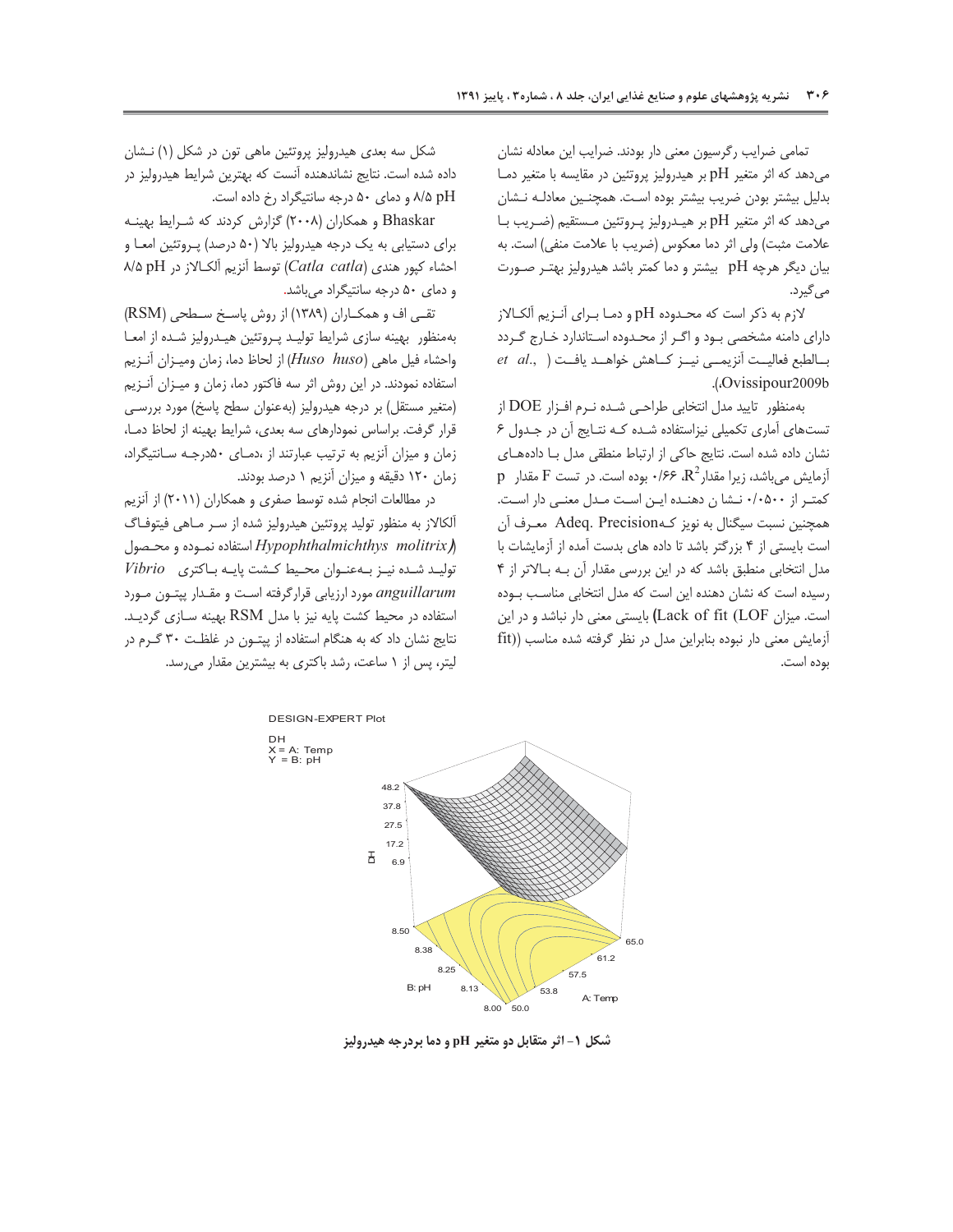| RSM               |                                   |  |
|-------------------|-----------------------------------|--|
| متغيرها           | يپتون ماهي هوور                   |  |
| $R^2$             | .188                              |  |
| $R^2$ adjusted    | ۰/۵۴۶۶                            |  |
| Prob. >F          | $\langle . . \rangle \cdot \cdot$ |  |
| (Lack of fit (LOF | .188                              |  |
| Std. Dev.         | ۹/۴۸                              |  |
| Adea Precision    | $Y/\lambda \cdot Y$               |  |

جدول ٦- پارامترهای بدست آمده از تجزیه و تحلیل آماری برای مدل

## نتيجه گيري

بطور کلی تحقیق حاضر نشان می دهد کـه مــ تـوان از ضـایعات ماهی هوور تحت شـرایط هیـدرولیزآنزیمی مناسـب در جهـت تولیـد محیط کشت باکتری های پر نیازی نظیر *لیستریا مونوسیتوژنز* استفاده کرده و آنرا به عنوان جایگزین مناسب برای محیطهای کشت تجـاری معرفي نمود. ولي بــا ايــن وجــود تكميــل مطالعــات مــذكور از طريــق انتخاب تیمارهای مختلف جهت دستیابی به نتـایج مـستدل و منطقـی ضروری به نظر میرسد.

## منابع

اویسی پور، م. ر. و قمی م. ر. ۱۳۸۷. بیوتکنولوژی در تولید فرآوردههای دریایی. انتشارات دانشگاه آزاد اسلامی واحد تنکابن. ۶۶–۶۸. سالنامه آماری سازمان شیلات ایران ۱۳۸۶.

.<br>تقی اف، م. ، قمی، م. ر. و اویسی پور،م. ر. ۱۳۸۹. تولید پروتئین هیدرولیز شده از امعاء و احشاء فیل ماهی (*Huso huso)* بـا اسـتفاده از آنــزیم آلكالاز. مجله شيلات ايران ۴ (١) ، ٣٥-۴٠.

Aspmo SI, Horn SJ, and Eijsink VGH. 2005a. Use of hydrolysates from Atlantic cod (Gadus morhua L.) viscera as a complex nitrogen source for lactic acid bacteria. FEMS Microb Lett 248: 65–68.

Aspmo SI, Horn SJ, Eijsink VGH. 2005b. Hydrolysates from Atlantic cod (Gadus morhua L.) viscera as components of microbial growth media. Process Biochem 40: 3714-22.

Aspmo SI, Horn SJ, Eijsink VGH. 2005c. Enzymatic hydrolysis of Atlantic cod (Gadus morhua L.) viscera. Process Biochem 40, 1957-1966.

Bhaskar, N., Benila, T., Radha, C., and Lalitha, R. G. 2008. Optimization of enzymatic hydrolysis of visceral waste proteins of Catla (Catla catla) for preparing protein hydrolysate using a commercial protease. Bioresource Technology, 99, 335-343.

Diniz, F. M., and Martin, A. M. 1996. Use of response surface methodology to describe the combined effects of pH, temperature and E/S ratio on the hydrolysis of dogfish (Squalus acanthias). International Journal of Food Science and Technology, 31, 419-426.

Dufossee, L., de la Broise, D., and Guerard, F. 2001. Evaluation of nitrogenous substrates such as peptones from fish: a new method based on Gompertz modeling of microbial growth. Current Microbiololgy, 42, 32–38.

FAO 2006. Year book of fishery statistics (Vol. 98/1and2). Rome: Food and Agricultural Organisation of the United Nations.

Gildberg A, Batista I, Strøm E. 1989. Preparation and characterization of peptones obtained by a two-step enzymatic hydrolysis of whole fish. Biotechnol Appl Biochem 11, 413–423.

Guerard, F., Dufosse, L., De La Broise, D., and Binet, A. 2001. Enzymatic hydrolysis of proteins from yellowfin tuna (Thunnus albacares) wastes using Alcalase. Journal of Molecular Catalysis. B, Enzymatic, 11, 1051–1059.

Hoyle, N. T., and Merritt, J. H. 1994. Quality of fish protein hydrolysate from Herring (Clupea harengus). Journal of Food Science, 59, 76-79 and 129.

Kristinsson, H. G., and Rasco, B. A. 2000a. Fish protein hydrolysates: production, biochemical, and functional properties. Critical Reviews in Food Science and Nutrition, 40 (1), 43–81.

Kristinsson, H. G., and Rasco, B. A. 2000b. Biochemical and functional properties of Atlantic salmon (Salmo salar) muscle proteins hydrolyzed with various alkaline proteases. Journal of Agricultural and Food Chemistry, 48, 657–666.

Larsen, T., Thilsted, S. H., Kongsback, K., and Hanse, M. 2000. Whole small fish as a rich calcium source. British Journal of Nutrition, 83, 191-196.

Laufenberg, G., Kunz, B., and Nystroem, M. 2003. Transformation of vegetable waste into value added products. Bioresource Technology, 87, 167-198.

Layne, E. 1957. Spectrophotometric and turbidimetric methods for measuring proteins. Methods in ensymology, vol. 3 (p. 450). New York: Academic.

Martone, C. B., Borla, O. P., and Sanchez, J. J. 2005. Fishery by - product as a nutrient source for bacteria and archaea growth media. Bioresource Technology, 96, 383-387.